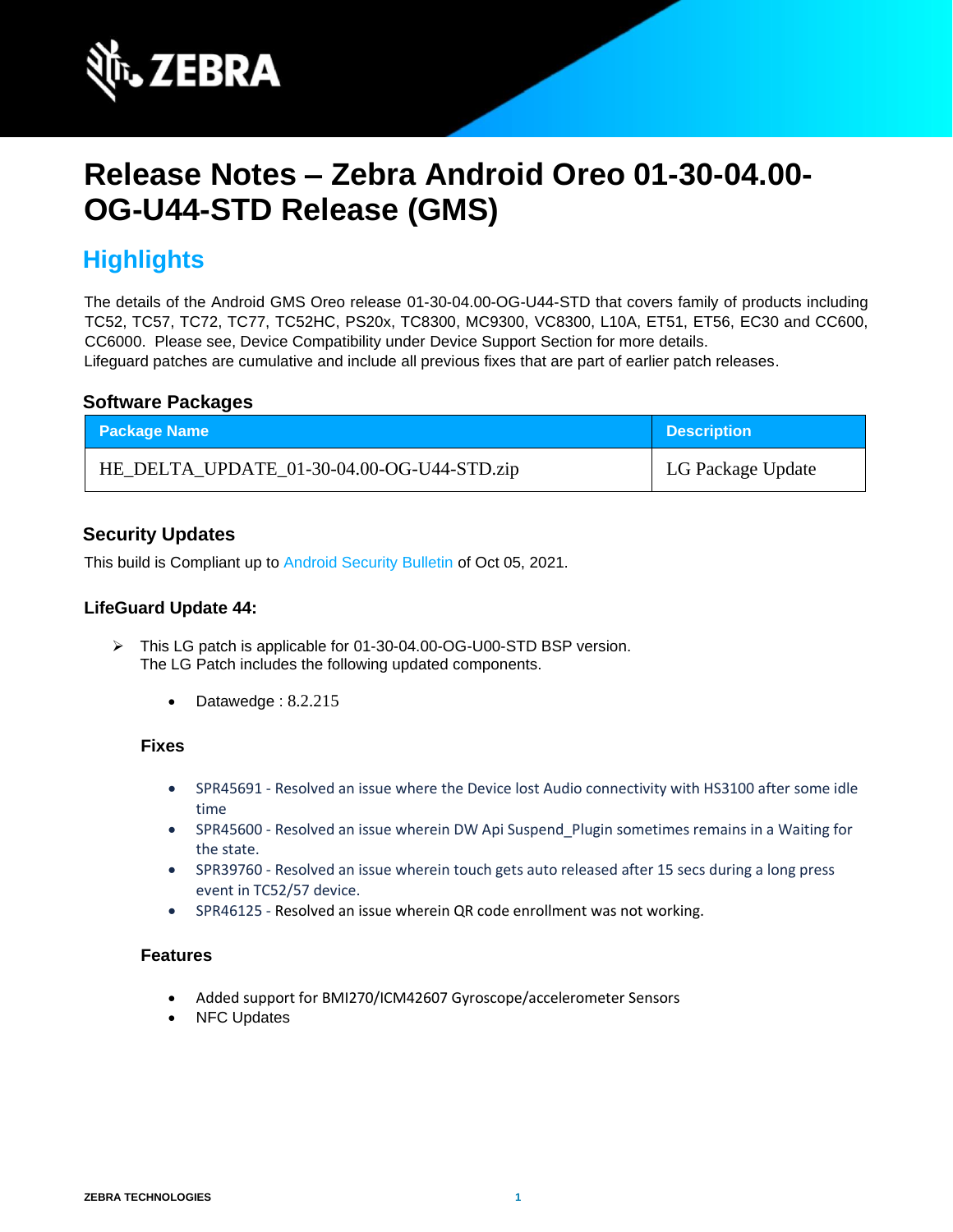

# **LifeGuard Update 41:**

- ➢ This LG patch is applicable for 01-30-04.00-OG-U00-STD BSP version. The LG Patch includes the following updated components.
	- MXMF: 10.3.0.28
	- FUSION\_QA\_2\_1.11.0.025
	- OemInfo: 9.0.0.565
	- Scanning framework: 23.1.24.1

#### **Fixes**

- SPR44256 Resolved an issue wherein echo was heard during calls in Speaker phone mode
- SPR41354 Resolved an issue wherein erroneous time was displayed when timezone was set to Sao Paolo, Brazil.
- SPR43031 Resolved an issue wherein CC6000 devices were unable to decode barcodes intermittently.
- SPR45082- Resolved an issue wherein the DS3608 scanner was resetting when connected to ET51/56 devices in SSI over USB CDC mode
- SPR45279- Resolved an issue wherein the check digit rule was not working as expected on MSI barcode symbology with newer ZBACK scanner
- SPR45041 Resolved an issue wherein a delay was observed in detecting Tire Tread Reader accessory on TC77
- SPR44942, SPR45110 Resolved an issue wherein TC77/72 device was experiencing random touch events intermittently.
- SPR44889 Resolved an issue wherein NFC "Reset to Factory defaults" option was not working in later Oreo releases.

# **Features**

- Added BLE battery support for TC52 and TC57 devices.
- Added support for WLAN Front End Module 45868 on TC72, TC77, ET51, ET56, EC30, PS20, TC52, TC57, L10, TC83, MC93, CC600, CC6000 and VC83 devices.
- Added support for BT Module 22545 on TC72, TC77, TC52 and TC57 devices.
- Added support in OemInfo for WIFI MAC, WIFI AP MAC, ETHERNET MAC and grant read access to applications signed with updated Zebra OEM keys

# **LifeGuard Update 36:**

➢ This LG patch is applicable for 01-30-04.00-OG-U00-STD BSP version.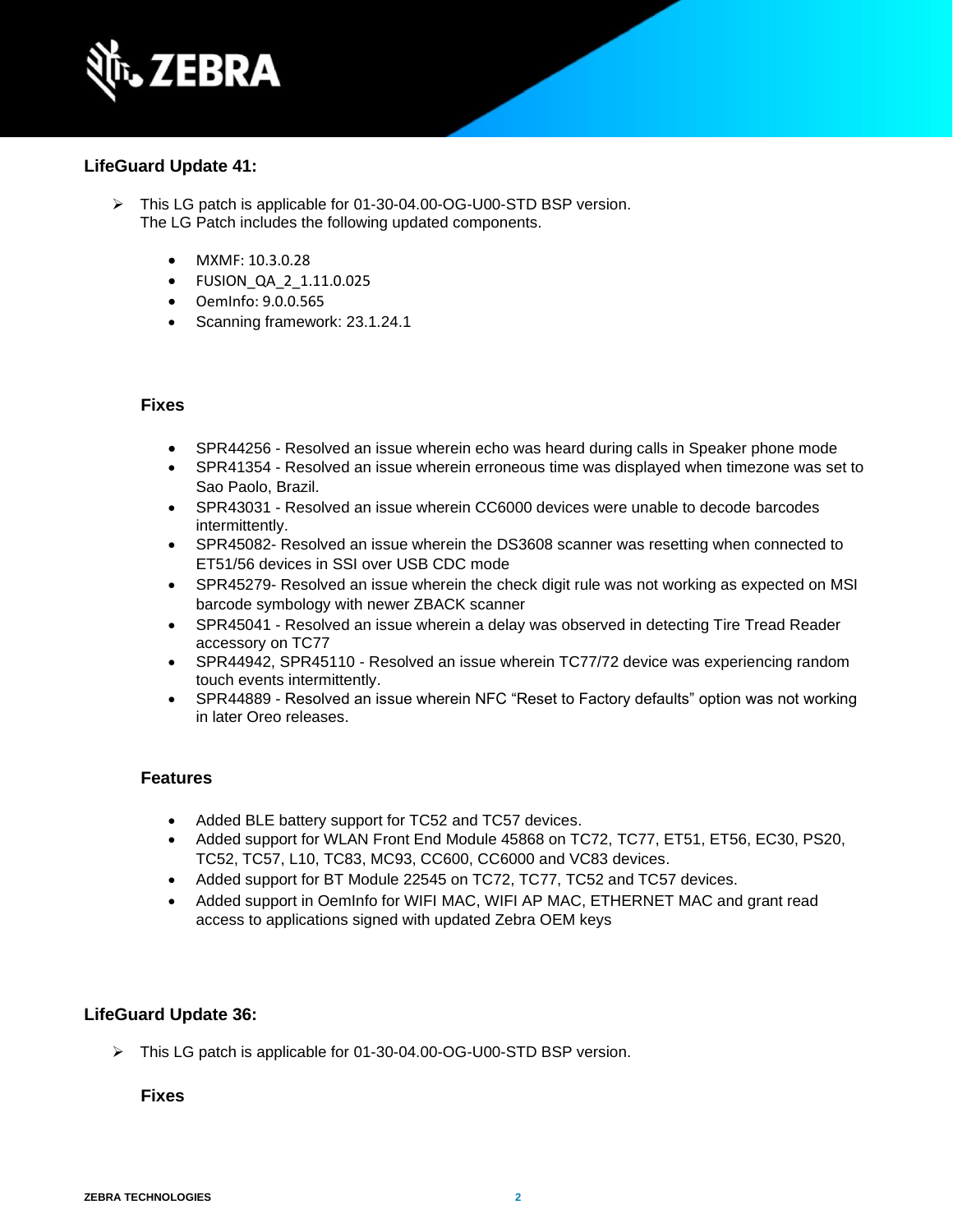

• SPR45273 - Patched the use-after-free security vulnerability which could allow code execution and local elevation of privilege to the kernel from an untrusted application.

# **LifeGuard Update 35:**

- ➢ This LG patch is applicable for 01-30-04.00-OG-U00-STD BSP version. The LG Patch includes the following updated components.
	- MXMF: 10.3.0.27
	- FUSION\_QA\_2\_1.11.0.024
	- PTT Express 3.1.54

#### **Fixes**

- SPR41003 Resolved an issue wherein BluParrot headset connected to ET51 was picking up voice from a farther distance.
- SPR43683 Resolved an issue where USB to Serial Port converter was not working on a 3rd party cradle.
- SPR43148 Resolved an issue where configuring WLAN Channels in range format through OEMConfig use to fail.
- SPR43770/SPR43773 Resolved an issue wherein a framework reset was observed intermittently.
- SPR43429/SPR43802 Resolved an issue wherein OS update initiated through StageNow immediately after boot use to fail intermittently
- SPR41910 Resolved an issue wherein first touch was not working correctly after resume
- SPR41881 Resolved an issue wherein a permission that was not supported originally on a OS was not regranted to application upon newer OS update that supported those permissions
- SPR 44252 Resolved an issue where PTT calls would sometimes not terminate with the release of the button.
- SPR44031 Resolved an issue wherein random touch events were getting generated without end user touching the screen.
- Added fix for multiple vulnerability issues with respect to Fragmentation and Forging attacks.

#### **Features**

- Added support for SHT4x humidity Sensor on MC93.
- Added support for LSM6DSM Gyroscope/accelerometer Sensor on MC93, TC8300, and PS20 devices.

# **LifeGuard Update 32 (Released for ET51 and ET56 only):**

- ➢ This LG patch is applicable for 01-30-04.00-OG-U00-STD BSP version. The LG Patch includes the following updated components.
	- Scanning framework: 23.1.23.0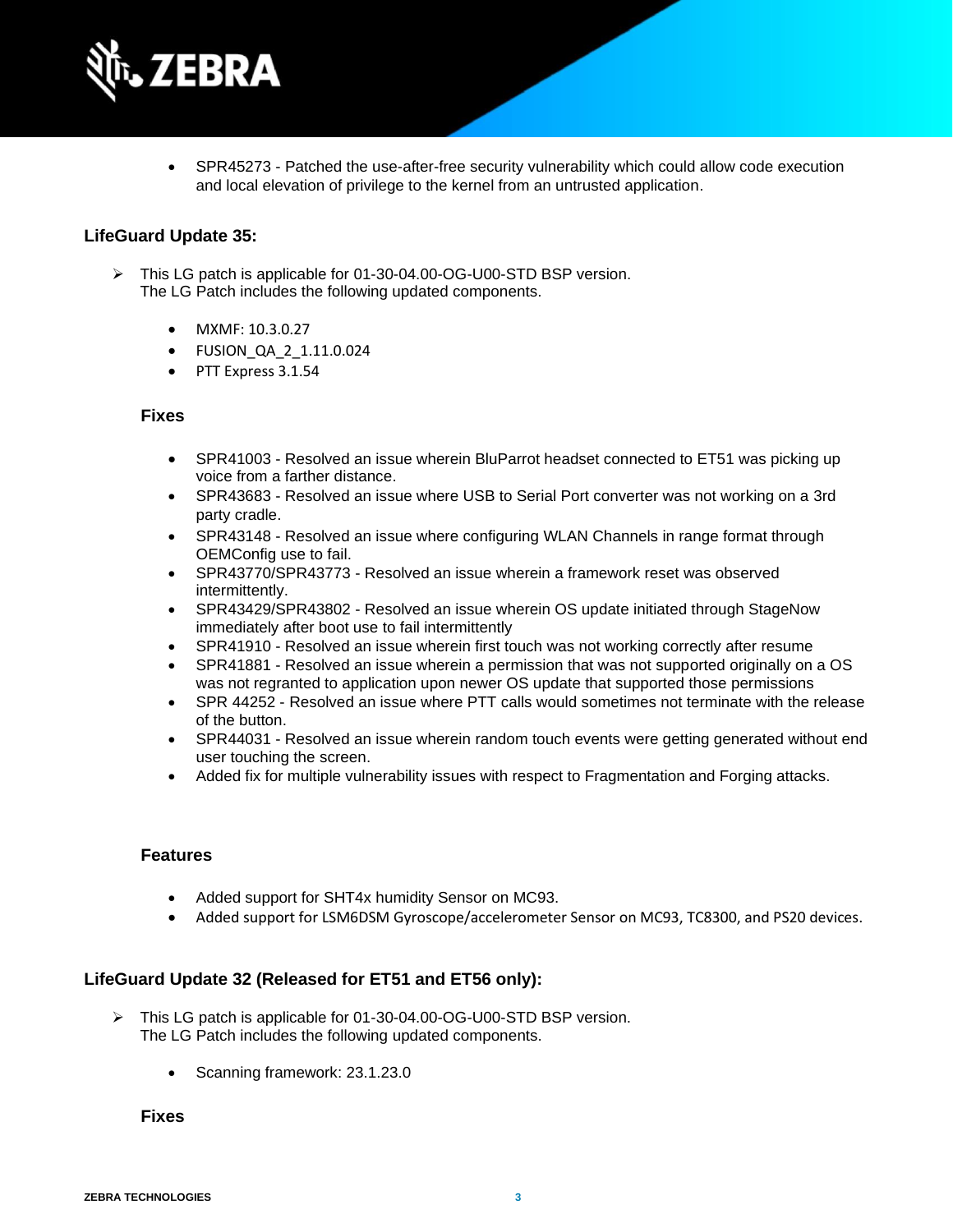

• SPR41882: Resolved an issue where we were Unable to provision device using QR code with EXTRA\_PROVISIONING\_WIFI\_PROXY\_HOST and EXTRA\_PROVISIONING\_WIFI\_PROXY\_PORT.

# **Features**

• Added support for Zebra Integrated Scanner Frame SKU's ET51CE-G21E-SFA6, ET51CE-G21E-SFNA, ET51CE-G21E-SFIA and ET51CE-L21E-SFCN, that supports the Zebra PL5000 decoder, which replaces the Zebra PL3307 decoder.

# **LifeGuard Update 31:**

- ➢ This LG patch is applicable for 01-30-04.00-OG-U00-STD BSP version. The LG Patch includes the following updated components.
	- MXMF: 10.3.0.24/ OSX: QCT.81.8.26.23
	- FUSION\_QA\_2\_1.11.0.021\_O

#### **Fixes**

- SPR43012 Resolved an issue wherein USB based bin file staging was intermittently not working.
- SPR41623 Resolved an issue where TC52 was displaying incorrect magnetometer values
- Added a feature to handle the network issue of ARP Requests not getting response from backend network.
- Added a feature to detect low RSSI conditions and scenarios and allow device to do quick recovery from the low RSSI state.
- Added support for LSM6DSM Gyroscope/accelerometer Sensor on TC72/TC77, TC52/57 devices.

# **LifeGuard Update 25 (Not released for ET51, ET56, TC52, TC57, TC52HC):**

- ➢ This LG patch is applicable for 01-30-04.00-OG-U00-STD BSP version. The LG Patch includes the following updated components.
	- MXMF: 10.3.0.24/ OSX: QCT.81.8.26.21
	- Scanning Framework: 23.1.22.0
	- OemInfo: 9.0.0.331

- SPR40428: Resolved an issue where the display backlight was not turning on after resuming or turning on the device.
- SPR41891: Resolved an issue where the WLAN profile is permanently disabled when wrong credentials are entered.
- SPR41635: Updated the APN details for Telefonica operator.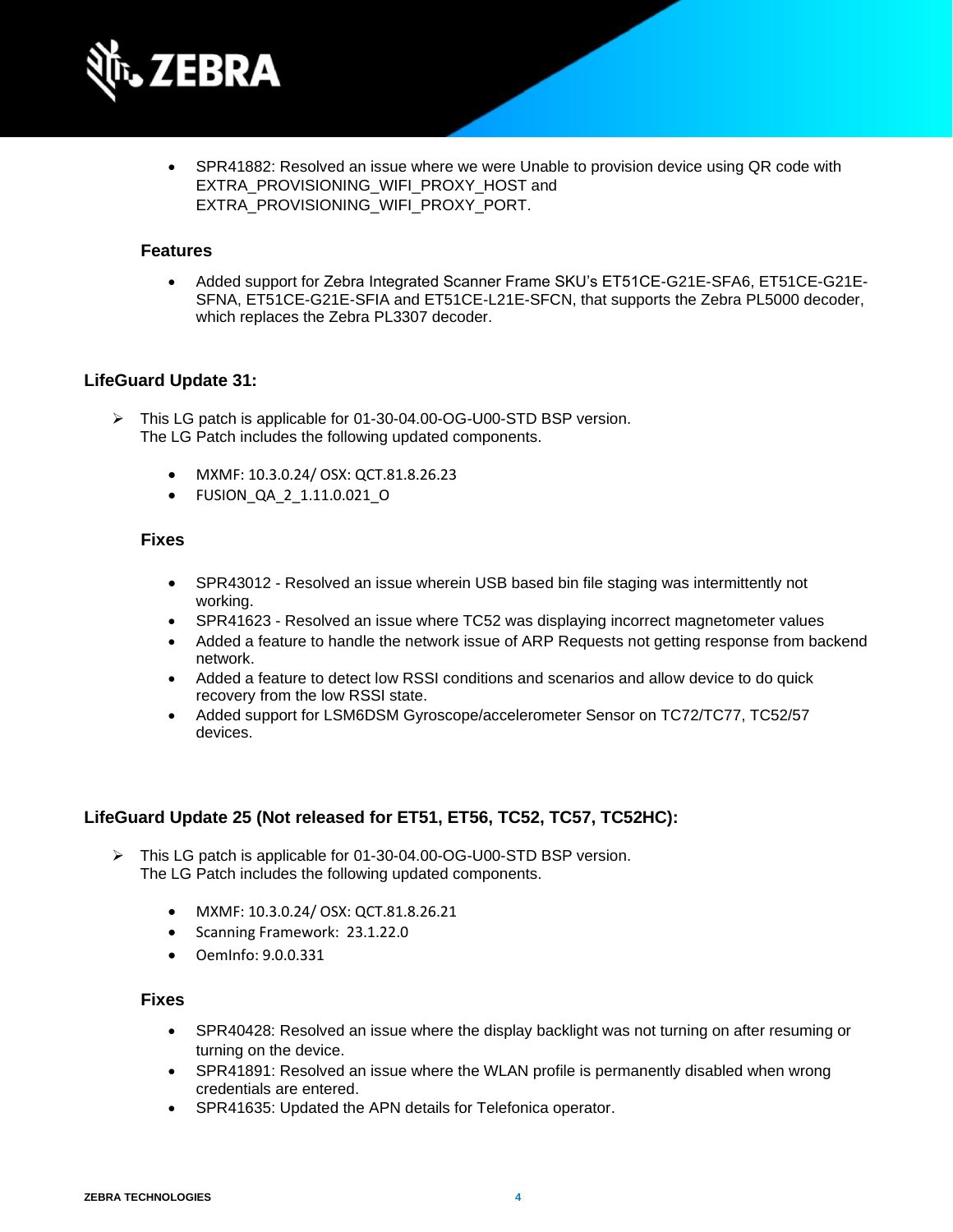

- SPR41911: Resolved an issue where the MX TouchMgr 'protector' param (Screen Protector (checkbox)) would not set the value to "false".
- SPR43144: Fixed an issue wherein Microsoft PowerApps installation was failing.
- SPR41763: Resolved an issue where intermittently Airplane mode was enabled after an improper Battery Swap.
- SPR40216: Resolved an issue where the Torch Mode light intensity was too high when turned on for a longer time.

# **LifeGuard Update 20 (Released for ET51 and ET56 only):**

- ➢ This LG patch is applicable for 01-30-04.00-OG-U00-STD BSP version. The LG Patch includes the following updated components.
	- DataWedge 8.2.211
	- StageNow 5.1.0.1
	- EMDK 9.0.3.3003
	- MXMF: 10.3.0.18/ OSX: QCT.81.8.25.21
	- Scanning framework: 23.01.22.00

#### **Fixes**

- SPR41440: Added support to retrieve logs when device goes into rescue party mode.
- SPR40468: Resolved an issue wherein some part of barcode data was getting lost when used along with DS3678 in HID mode.
- SPR39238: Updated Chromium browser to v85 for AOSP BSP only to resolve same site cookie vulnerability.
- SPR40219: Resolved an issue wherein MSI barcodes were not getting decoded.
- SPR40672: Resolved an issue wherein CTRL key was not able to be suppressed using stage Now in VC83.
- SPR40400: Resolved an issue wherein WWAN was disconnecting at high temperatures.
- SPR41037: Updated the APN details for Movistar operator.
- SPR41038: Updated the APN details for Telenor operator.
- SPR40859: Resolved an issue wherein frequent drops in LTE data drop was being reported.
- SPR41400: Resolved an issue wherein key remapping was not working for CTRL and other advanced key modifiers using OemConfig.
- SPR40906/SPR40819: Resolved an issue wherein 7-bit ASCII encoded data matrix code was not getting decoded.
- SPR41116: Resolved an issue wherein user was unable to configure Code128 Ignore FNC4 param from Datawedge on ET51, ET56 with Integrated scanner.
- SPR41056: Resolved an issue where device boots with the active SIM card the message popup shows "No SIM detected"
- Resolved an issue where device failed to perform sim slot switching and crashed.

- Added support for Zebra Scanner Expansion Back ZBK-ET5X-10SCN7-02, ZBK-ET5X-8SCN7- 02, that supports the SE4770 scan engine.
- Added support for Multibarcode feature Read only specific barcodes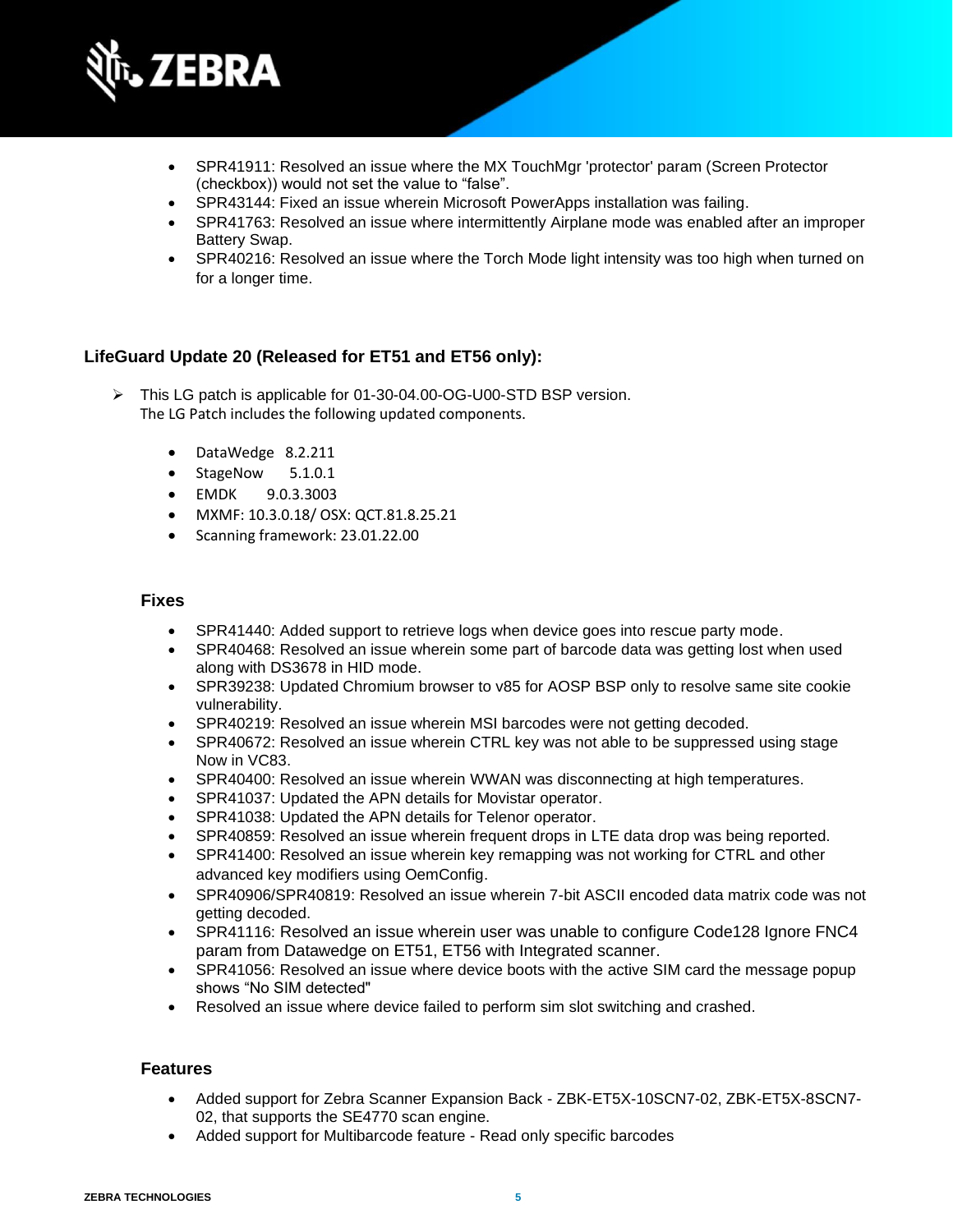

- Added support in OemInfo to allows customer applications and sideloaded applications to read BTMAC address.
- Added support for SAM Bridge FW Version in Settings App.
- Added support for A/B Streaming Update.
- Added support for enabling custom features with CustomFeatureCSP
- Added support to clear the list of Bluetooth paired devices.
- Added support for Illumination Brightness parameter for SE4710 & SE4750 Scan Engines.
- Added support for Feature based Zebra software Licensing support for Enterprise Browser.
- Added Support "Wake up and Scan" on Trigger Press

# **LifeGuard Update 19 (Not Released for ET51 and ET56):**

➢ This LG patch is applicable for 01-30-04.00-OG-U00-STD BSP version. The LG Patch includes the following updated components.

- DataWedge 8.2.211
- StageNow 5.1.0.1
- EMDK 9.0.3.3003
- MXMF: 10.3.0.18/ OSX: QCT.81.8.25.21

#### **Fixes**

- SPR41440: Added support to retrieve logs when device goes into rescue party mode.
- SPR40468: Resolved an issue wherein some part of barcode data was getting lost when used along with DS3678 in HID mode.
- SPR39238: Updated Chromium browser to v85 for AOSP BSP only to resolve same site cookie vulnerability.
- SPR40219: Resolved an issue wherein MSI barcodes were not getting decoded.
- SPR40672: Resolved an issue wherein CTRL key was not able to be suppressed using stage Now in VC83.
- SPR40400: Resolved an issue wherein WWAN was disconnecting at high temperatures.
- SPR41037: Updated the APN details for Movistar operator.
- SPR41038: Updated the APN details for Telenor operator.
- SPR40859: Resolved an issue wherein frequent drops in LTE data drop was being reported.
- SPR41400: Resolved an issue wherein key remapping was not working for CTRL and other advanced key modifiers using OemConfig.
- SPR40906/SPR40819: Resolved an issue wherein 7-bit ASCII encoded data matrix code was not getting decoded.
- SPR41116: Resolved an issue wherein user was unable to configure Code128 Ignore FNC4 param from Datawedge on ET51, ET56 with Integrated scanner.
- SPR41056: Resolved an issue where device boots with the active SIM card the message popup shows "No SIM detected"
- Resolved an issue where device failed to perform sim slot switching and crashed.

- Added support for Multibarcode feature Read only specific barcodes
- Added support in OemInfo to allows customer applications and sideloaded applications to read BTMAC address.
- Added support for SAM Bridge FW Version in Settings App.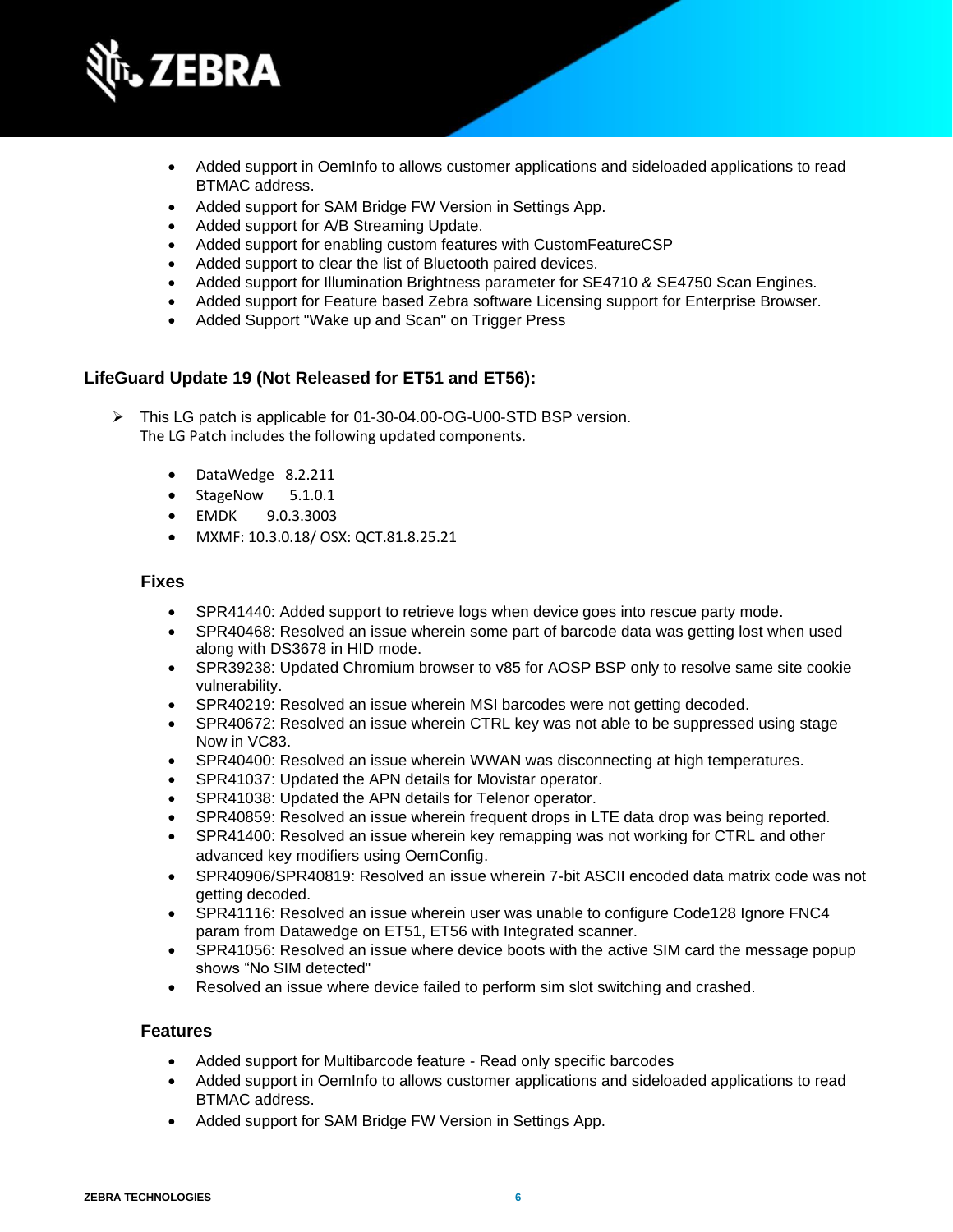

- Added support for A/B Streaming Update.
- Added support for enabling custom features with CustomFeatureCSP
- Added support to clear the list of Bluetooth paired devices.
- Added support for Illumination Brightness parameter for SE4710 & SE4750 Scan Engines.
- Added support for Feature based Zebra software Licensing support for Enterprise Browser.
- Added Support "Wake up and Scan" on Trigger Press

# **LifeGuard Update 15:**

- ➢ This LG patch is applicable for 01-30-04.00-OG-U00-STD BSP version. The LG Patch includes the following updated components.
	- DataWedge 8.2.48
	- StageNow 5.0.0.1
	- EMDK 8.2.4.2804
	- MXMF: 10.2.0.25/ OSX: QCT.81.8.25.20

#### **Fixes**

- SPR39478: Resolved an issue wherein user was unable to change the touch mode functionality such as" Stylus, Glove and Finger" using stagenow.
- SPR 40289: Resolved an issue wherein TC52 was intermittently loosing audio connectivity with HS3100.
- SPR40078: Resolved an issue wherein EC30 was performing BLE packet advertisement on incorrect power level when the MAX set level.
- SPR39982: Fixed an issue wherein isVerifyAppsEnabled api was returning false though it was enabled from settings.
- SPR40301: Resolved an issue where Webview does not load intermittently after Enterprise Reset with GMS-Restricted persistent profile.
- SPR39795: Resolved an issue wherein timestamp was missing in dotcode scanned data.
- SPR40025: Removed the ImagerMode options from Datawedge as it is not supported.
- SPR40770: Standardized the Thermal mitigation response for TC57
- SPR40602: Resolved an issue wherein WFW Manager CSP was returning coverage view config error.

- Added support for Edge-detect Document Capture
- Add support for Signature presence checking with anchor barcode image capture.
- Add UI support for Enterprise NFC.
- Added support for 802.11k Link and Beacon Measurement
- Provided additional option for the user to change the touch panel mode configuration from Power Menu without going into settings menu once it is enabled using the csp file.
- Added Support for Trusted Device Pairing and Single Pairing feature over Bluetooth
- Integration of Custom Feature CSP to add ability to suppress USB permissions pop-up notification
- Added support for AR1337 camera on TC52, TC57, TC72, TC77, MC93, TC83 devices (Refer Point 3 in NOTE section fo[r More Info\)](#page-12-0)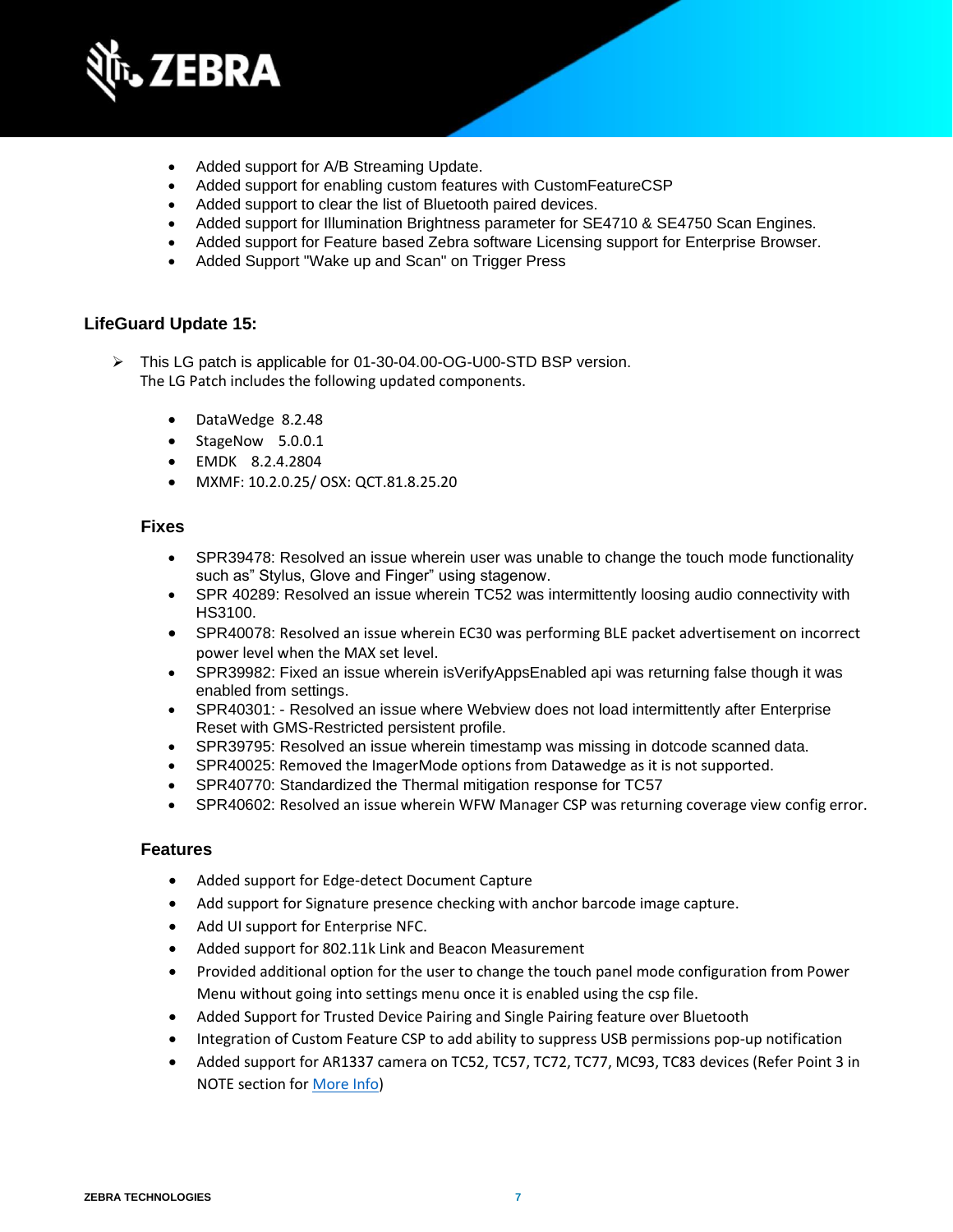

- Added software audio codec support for TC83 Rev B SKU with HW ID 651,653,654,655,656,658,659,660,661,662,664,666,667,668,669 (Refer Point 4 in NOTE section for [More Info\)](#page-12-0)
- Added support for KYPD-MC93DLA-01 and KYPD-MC93DLA-10 custom keypads on MC93
- Added feature in OemInfo to verify the signature and grant read data access to applications signed with Zebra OEM keys or MX Plugin CSP keys.
- Added feature in ZDS to receive southbound messages from FCM in Oreo devices.

# **LifeGuard Update 13:**

- ➢ This LG patch is applicable for 01-30-04.00-OG-U00-STD BSP version. The LG Patch includes the following updated components.
	- MX: 10.1.0.47
	- DataWedge: 8.1.48
	- EMDK: 8.1.9.2709
	- OSX: 81.8.25.19

#### **Fixes**

- SPR40239 Resolved an issue wherein the QR code provisioning failed to work on non-camera SKUs using built-in scanner
- SPR40567 Resolved an issue wherein DataWedge used to crash upon sending enable/disable DW intent from an Application
- SPR40544 Resolved an issue wherein Connected notification was not being sent by Datawedge to the Applications when "AutoSwitch to default on event" was enabled.
- SPR40408, SPR40771, SPR40400 Fixed an issue wherein WAN was getting turned off at very high temperatures and would turn back on after the temperature reduced by a great extent.
- SPR40500 Resolved an issue wherein the configured custom private Verizon APNs used to get reverted to defaults on updating the BSP.
- IrDA Raw mode throughput issue has been solved in this release.

# **LifeGuard Update 12:**

➢ This LG patch is applicable for 01-30-04.00-OG-U00-STD BSP version.

# **Fixes**

 $\triangleright$  Fixed multiple vulnerability in the QCOM SoC

# **LifeGuard Update 11 (Only for TC72/TC77):**

➢ This LG patch is applicable for 01-30-04.00-OG-U00-STD BSP version.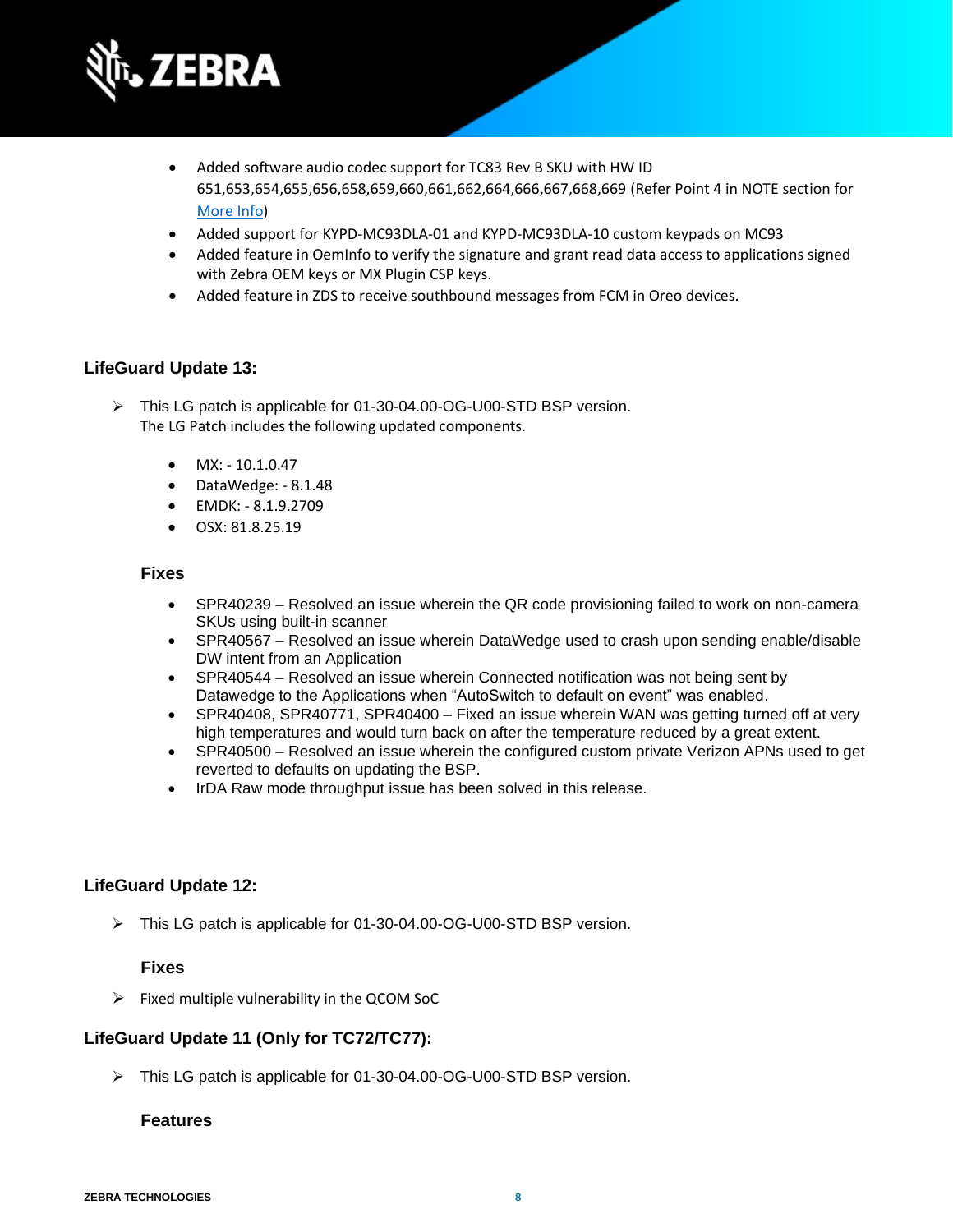

• Added Display timing optimization for TC72/TC77 SKUs supporting the SE4770 scan engine new display vendor devices.

# **LifeGuard Update 10:**

➢ This LG patch is applicable for 01-30-04.00-OG-U00-STD BSP version.

#### **Fixes**

- SPR40250 Resolved an issue wherein user was unable to power off the device by clicking on the Power menu item while automation suite was running on the device.
- SPR40109 Resolved an issue wherein proxy service was getting killed after reboot.
- SPR39918 Resolved an issue wherein Phone information was being displayed upon dialing UUID code.
- SPR39868 Resolved an issue wherein Diamond key UI was showing (*/*) instead of (?) while in shifted state.
- SPR37883 Resolved an issue wherein proxy resolution fails when Java script functions are invoked.

# **LifeGuard Update 08:**

- ➢ This LG patch is applicable for 01-30-04.00-OG-U00-STD BSP version. The LG Patch includes the following updated components.
	- $MX: -10.1.0.33$
	- DataWedge: 8.1.38
	- EMDK: 8.1.6.2706
	- StageNow-Client: 4.3.2.3
	- MX Proxy Framework: 10.1.0.5
	- Scanning Framework: 23.1.16.0
	- PTT Express: 3.1.46 (Added PTT Express A la Carte license)

- SPR39482/SPR40126 Resolved an issue wherein the check digit rule was not working as expected on MSI barcode symbology.
- SPR40076 Resolved an issue wherein scanner framework crash was seen due to incorrectly invoking of EMDK API sequence.
- SPR39819 Resolved an issue wherein an additional "Enter key" was being added in the barcode data when Datawedge ADF rule for Line feed Action Key Char was set to "Send Char" 10.
- SPR39560 Resolved an issue wherein upon performing OS updates with below 30% battery level would lead to device prompting for the device password.
- SPR39522 Resolved an issue wherein the CTRL key combination modifier functionality was not working when pressed with any other key in quick succession.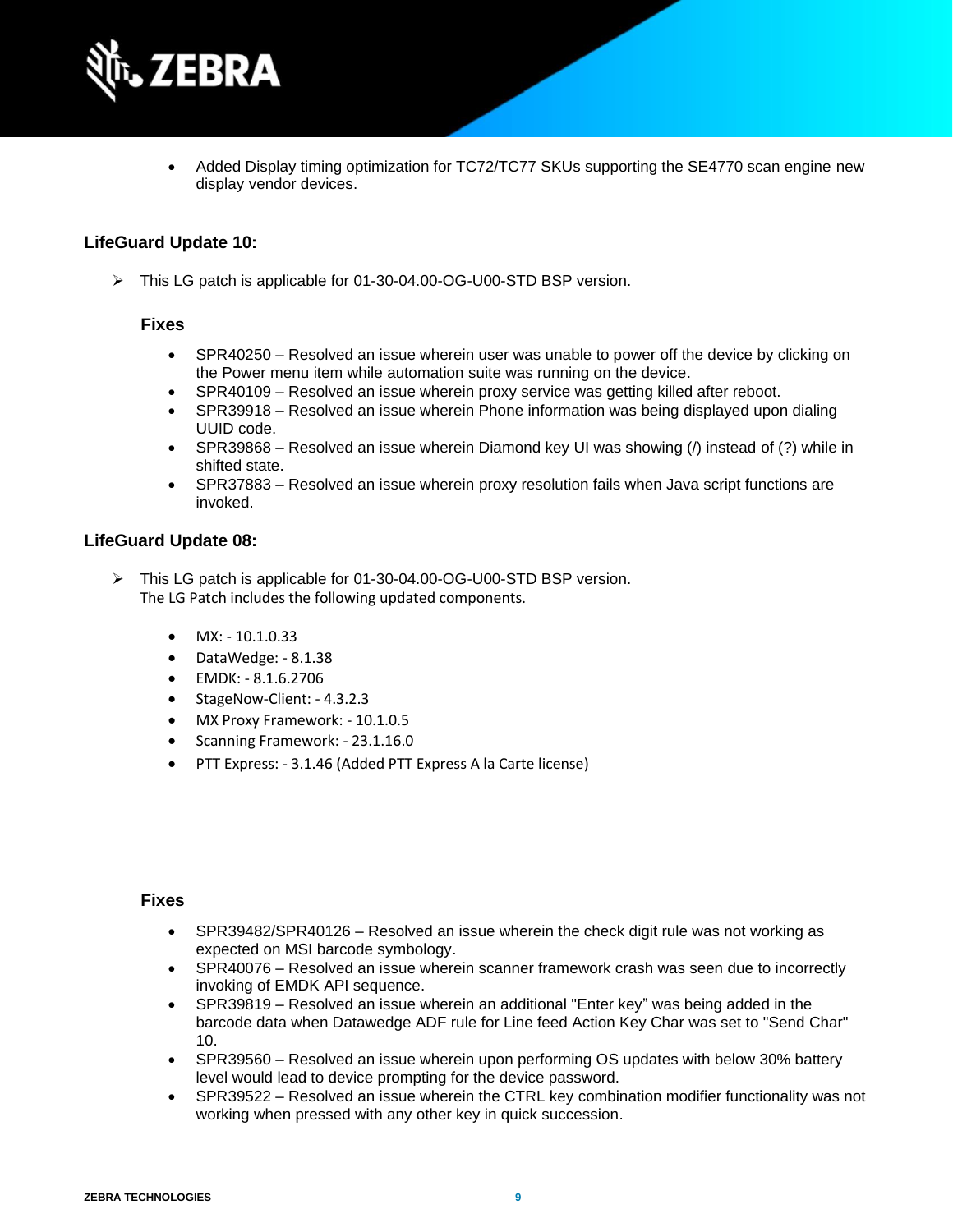

- SPR37538 Resolved an issue wherein batteries were not getting charged when placed in toaster while it used to charge in the device.
- SPR38955 Resolved an issue wherein button actions are incorrect in case user slides finger to touch screen or another on-screen button without lifting.
- SPR39924 Resolved an issue where in DNS resolution was not working as expected in ethernet interface.
- SPR40170 Resolved an issue where Bluetooth was crashing when more than 100 devices are paired.

# **Features**

- Added support for Digimarc SDK 3.8.1
- Added support for XAPDU and SAM ATR, PPS on TC7x SAM product
- Permanently disabled Ambient Display for EC30
- Added support of Individual Wakeup source for EC30
- Added support for USB-C charging for ET51 Scanner Frame SKU

#### **LifeGuard Update 06:**

- ➢ This LG patch is applicable for 01-30-04.00-OG-U00-STD BSP version. The LG Patch includes the following updated components.
	- $\bullet$  MX: -10.0.5.1
	- DataWedge: 8.0.42
	- StageNow-Client: 4.2.6.6
	- MX Proxy Framework: 10.0.1.1
	- Enterprise Browser: 2.7 (for PS20 devices only)

#### **Fixes**

- SPR39784/SPR39879 Resolved an issue wherein setting time zone would not set the time correctly via MX
- SPR39878 Resolved an intermittent crash issue in Datawedge.
- SPR39592 Resolved an issue wherein intermittently the BT Pairing pop up would appear on disconnecting a BT scanner.
- SPR39647 Resolved an issue wherein CODE39 symbology was not being decoded
- SPR39327 Resolved an issue wherein intermittently devices would get stuck in fastboot screen after a Factory reset.

#### **Features**

- Added eSIM provisioning
- Added support to change the device's domain selection like from voice to data and vice versa.
- Added auto selection of active SIM/USIM/eSIM subscriptions when device is in DSDS mode

# **LifeGuard Update 04:**

- ➢ This LG patch is applicable for 01-30-04.00-OG-U00-STD BSP version. The LG Patch includes the following updated components.
	- $MX: -10.0.2.6$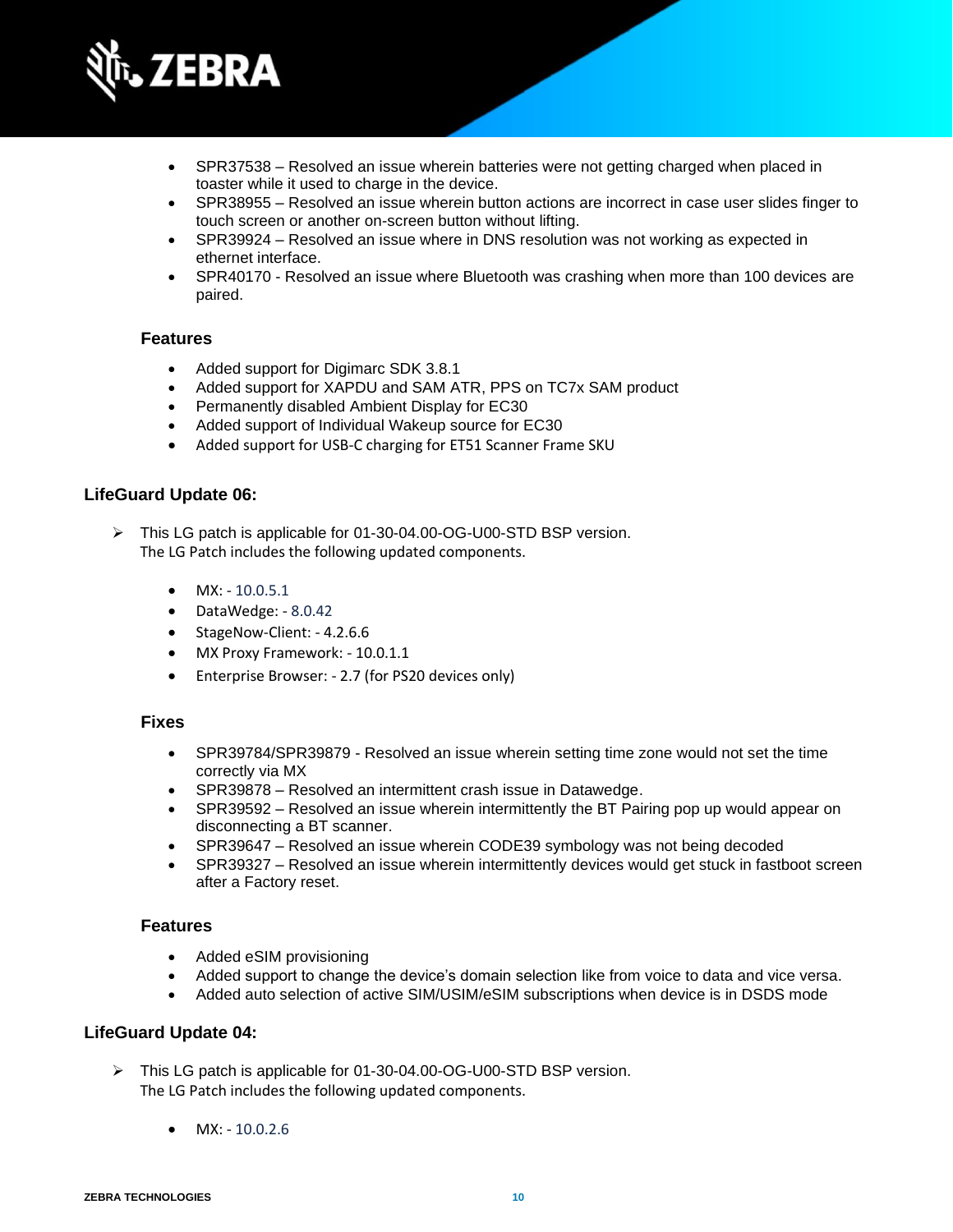

- DataWedge: 8.0.37
- StageNow-Client: 4.2.5.5
- Enterprise Keyboard: 2.2.2.3
- EMDK: 8.0.10.2621
- DDT: 1.20.0.2
- Event injection Service: 4.3.0.0
- Zebra Folder: -10.0
- Wi-Fi: FUSION\_QA\_2\_1.11.0.008\_O
- OSX: QCT.81.8.25.18

# **Fixes**

- SPR39012 Resolved an issue wherein the profile with SKIP SUW used to take more time to get applied
- SPR39545-Resolved an issue wherein external USB keyboard was not getting disabled via StageNow or MX
- SPR39405- Resolved an issue wherein cellular network connection failure were observed.
- SPR39514-Resolved an issue wherein while using chrome in GMS restricted profile, enable Google Play services notification popup used to appear.
- SPR39613 Resolved an issue where Device was unable to fetch UUID details of remote device
- SPR39513- Resolved an issue wherein screen would not wake up from suspend when using scan-trigger as wakeup source
- SPR39006 Added support to automatically agree to the location consent when the location modes are changed using WirelessMgr CSP
- SPR35665 Resolved an issue wherein Google keyboard settings are not persisting through a reboot when configured directly after factory reset
- SPR38534 Resolved an issue where disconnection is observed in Fast Transition mode when device is in suspend state.
- SPR39082 Resolved an issue wherein Intermittent loss of Ethernet connection is observed.
- SPR38880 Resolved an issue wherein device gets stuck on bootup screen.
- SPR38885 Added support to allow package installation while App whitelist is enabled with App verification mode as long as the package and its corresponding signature is whitelisted.
- SPR39332 Resolved an issue wherein scanning multiple barcodes would not work while in SKIP SETUP Wizard screen
- SPR38739 Resolved an issue wherein streaming of certain MP3 files used to fail
- SPR38748 Resolved an issue wherein multicast voice traffic reception is improved.
- SPR39578-Resolved an issue where Device was unable to retain Bluetooth connection after idle timeout period
- Fixed an issue on SE4750 scanner devices where scanning would occasionally stop after extensive scanning.
- SPR39544 Resolved an issue wherein the eMMC health data was being reported incorrectly for a specific flash part.
- SPR39644 Included Rxlogger v5.4.16.0 that provides option to store the logs in the Internal sdcard, even when external SDcard is present on the device. User needs to select "Enable Internal sdcard only" to store the logs in the internal sdcard.

- Added Workstation Dock Enhancements & PH10 Support.
- Added Ability to Provision network credentials as part of Android Setup Wizard.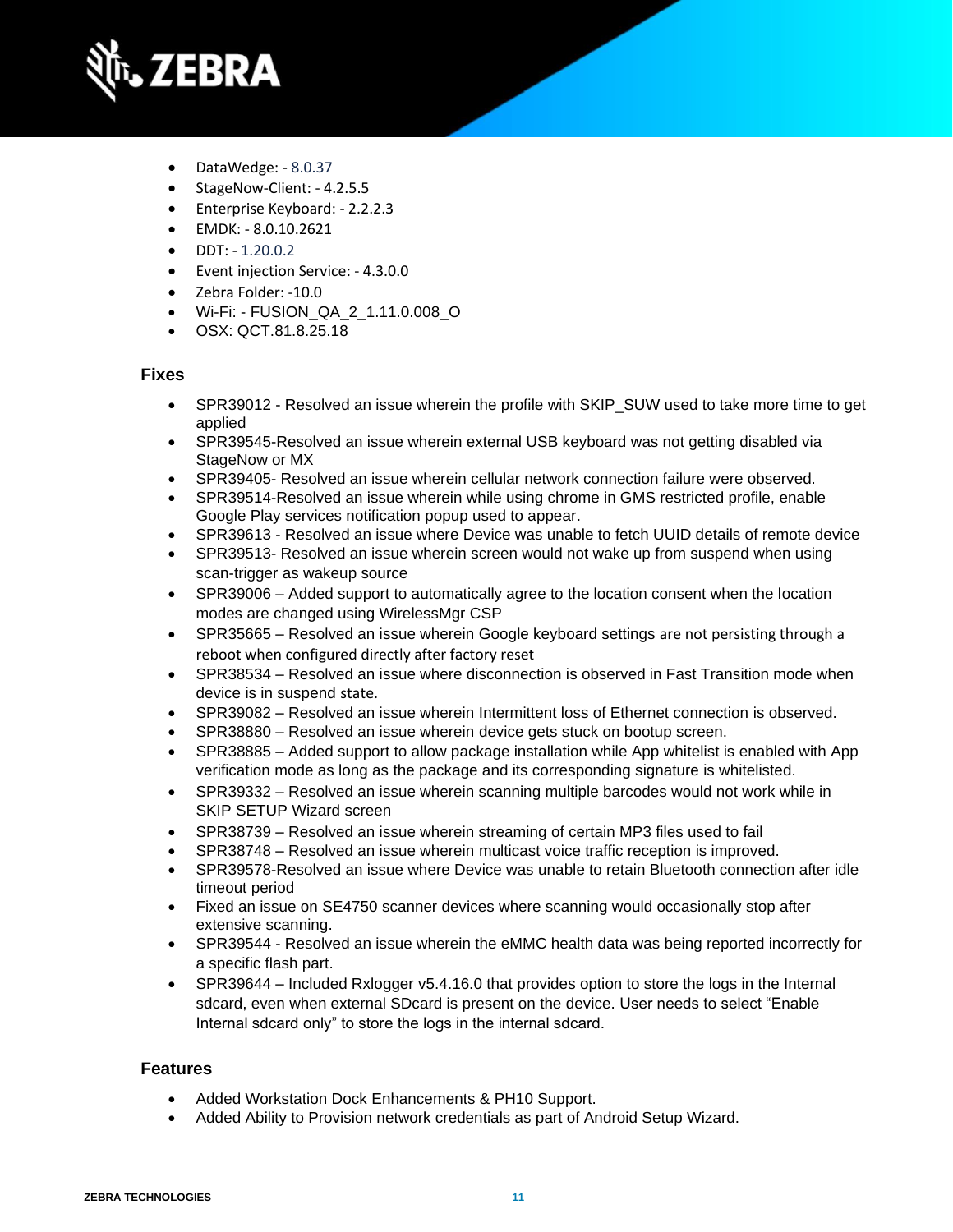

- Added support for Google QR Code integration with device scanner.
- Added support for Raw and IrCOMM modes for existing IrDA SW package.
- Added secure DataWedge Intent APIs for device and data security.
- Added support of Dynamic Staging to mass create barcodes from a single profile.
- Added Ability to easily add support for new File Transfer protocols.
- Added support to Control Access to Sensitive MX Functions.
- Added MC93 Cold Storage SKUs Heater Control Logic Optimization.
- Added Scanner Frame support for ET51.
- Added support for Connectivity analysis retry in Worry Free Wifi.
- Added support for Image Capture with anchor barcode.
- Added support for Sensitivity parameter for Presentation mode.
- Added support for Trigger modes (Timed Release & Timed Hold) support in DS36xx and L36xxx scanners.

# **Cellular carrier supported**

AT&T, Verizon Wireless, Sprint, Telstra, and ROW (Rest of World)

# **Version Information**

Below Table contains important information on versions

| <b>Description</b>          | <b>Version</b>                                      |
|-----------------------------|-----------------------------------------------------|
| <b>Product Build Number</b> | 01-30-04.00-OG-U44-STD                              |
| <b>Android Version</b>      | 8.1.0                                               |
| Security Patch level        | Oct 05, 2021                                        |
| Linux Kernel                | 4.4.78                                              |
| <b>Component Versions</b>   | Please see Component Version under Addendum section |

# **Important Links**

- **Requirements and Instructions** 
	- o [Installation and setup instructions](https://www.zebra.com/content/dam/zebra_new_ia/en-us/software/operating-system/helios/oreo-os-update-instructions.pdf)
- [Zebra Techdocs](https://techdocs.zebra.com/)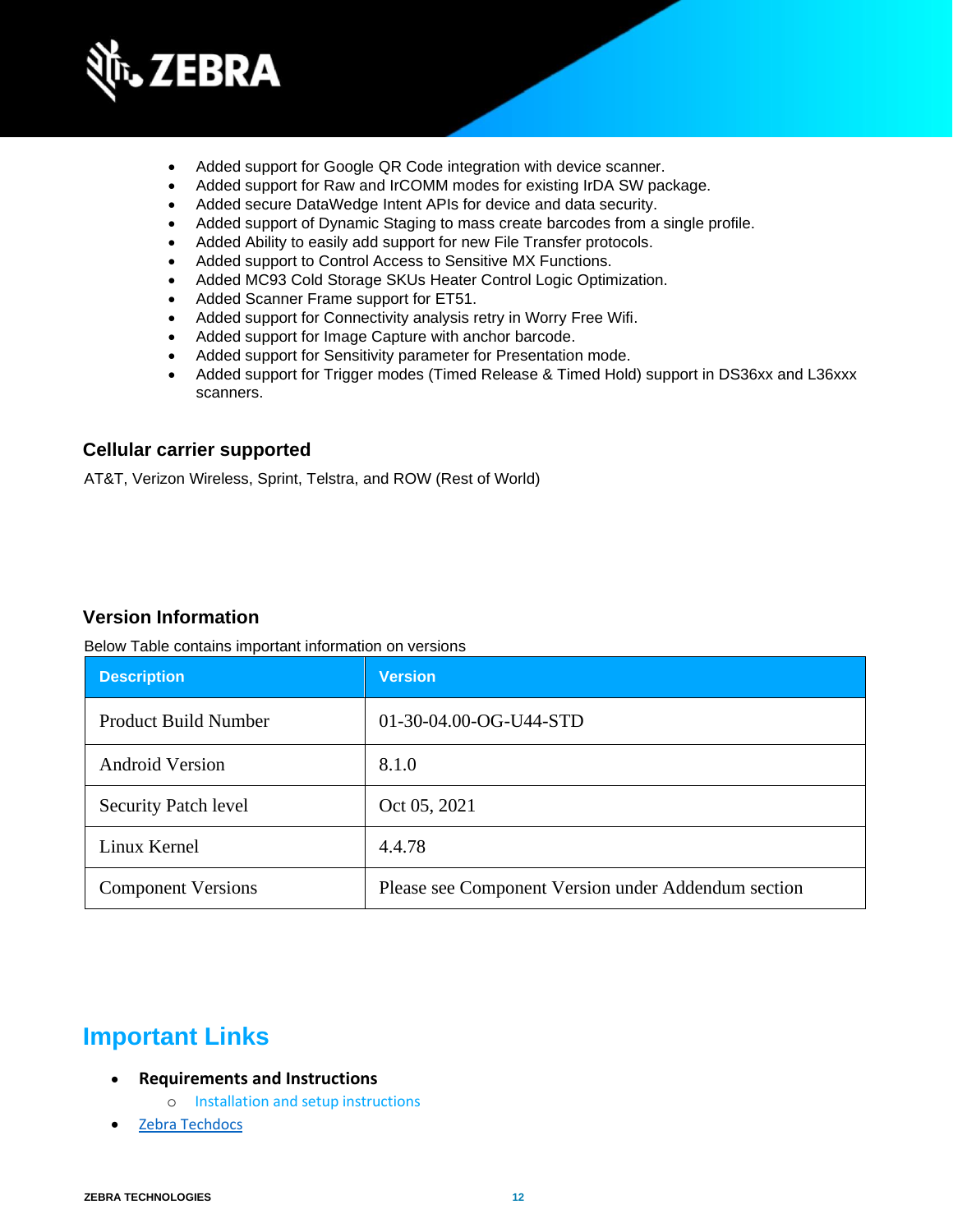

• [Developer Tools](https://developer.zebra.com/)

# <span id="page-12-0"></span>**Upgrade Options**

Below table provides detailed information on shortest path to upgrade based on current version of software.

| <b>Software</b><br><b>Current</b><br><b>Version on Device</b>                          | <b>Steps to get to this Release</b>                                                                                                                                                                                                                                                                                                                                                     | <b>Comments</b>                                                                                                       |
|----------------------------------------------------------------------------------------|-----------------------------------------------------------------------------------------------------------------------------------------------------------------------------------------------------------------------------------------------------------------------------------------------------------------------------------------------------------------------------------------|-----------------------------------------------------------------------------------------------------------------------|
| $01-12-01.00-OG-Uxx$<br>01-13-20.00-OG-Uxx<br>01-18-02.00-OG-Uxx<br>01-21-18.00-OG-Uxx | Apply Full Package Update<br>HE_FULL_UPDATE_01-30-04.00-OG-U00-STD.zip<br><b>Followed by</b><br><b>Apply Delta Update</b><br>HE_DELTA_UPDATE_01-30-04.00-OG-U44-STD.zip                                                                                                                                                                                                                 | <b>Full Package</b><br>Update                                                                                         |
| $01-23-18.00-OG-Uxx$                                                                   | <b>Option 1:</b> Apply Delta Package Update<br>HE_DELTA_UPDATE_01-23-18.00-OG_TO_01-30-<br>04.U00-OG.zip<br><b>Followed by</b><br>Apply Delta Update<br>HE_DELTA_UPDATE_01-30-04.00-OG-U44-STD.zip<br><b>Option 2:</b> Apply Full Package Update<br>HE_FULL_UPDATE_01-30-04.00-OG-U00-STD.zip<br><b>Followed by</b><br>Apply Delta Update<br>HE_DELTA_UPDATE_01-30-04.00-OG-U44-STD.zip | Option #1 is<br>recommended as<br>size of Delta<br>package update<br>is smaller<br>compared to Full<br>Package Update |
| 01-30-04.00-OG-Uxx                                                                     | Apply Delta Update<br>HE_DELTA_UPDATE_01-30-04.00-OG-U44-STD.zip                                                                                                                                                                                                                                                                                                                        |                                                                                                                       |

NOTE:

1. The MC93 devices with below HW IDs are not allowed to downgrade to any of the older BSPs than 01.30.04. a. HW IDs: 513, 514, 521, 544, 549, 588, 589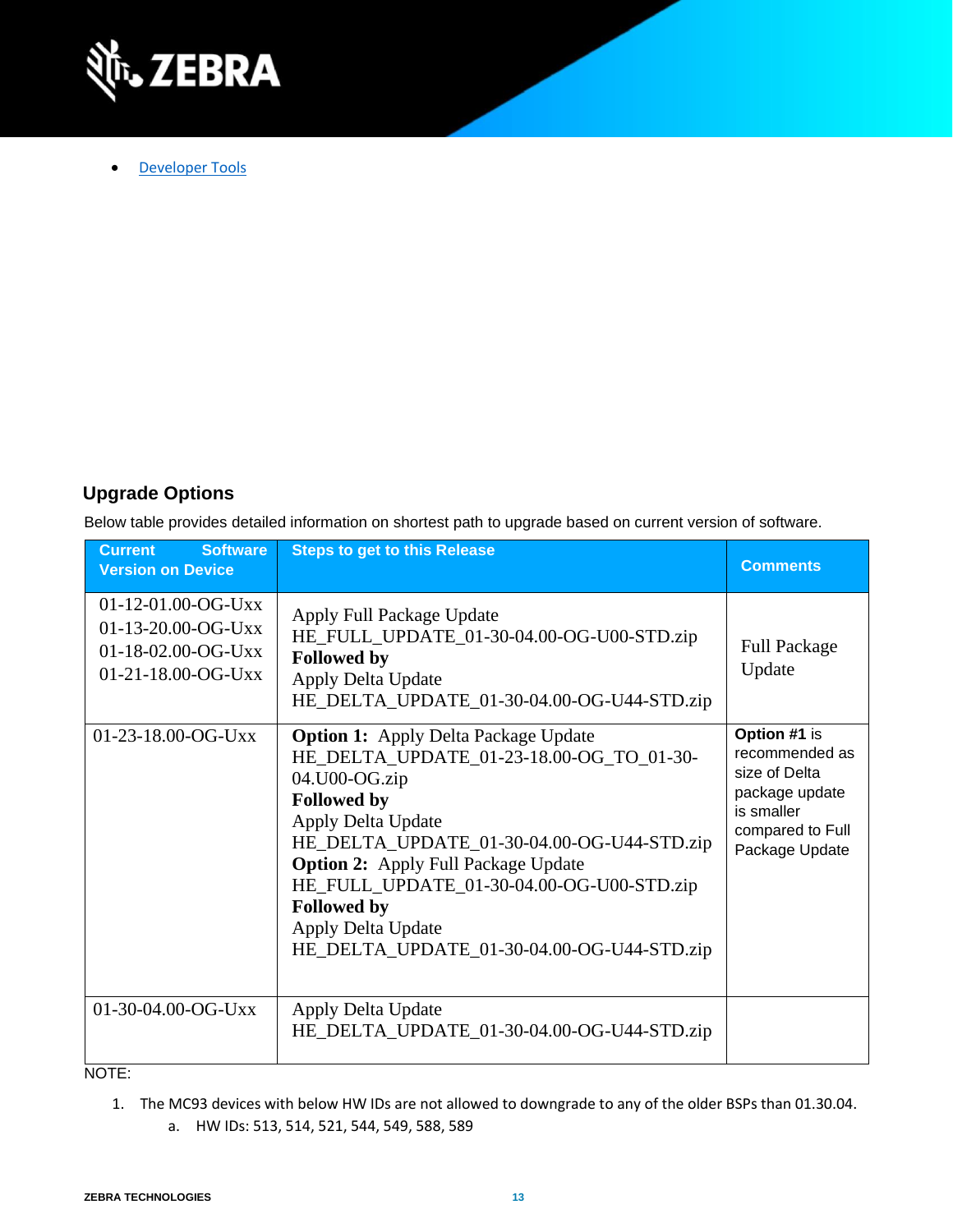

- b. The HW ID from MC93 devices can be found under "Settings->System->About phone->SW Components ->HW ID"
- 2. The TC72/TC77 devices with new display vendor are not allowed to downgrade to any of the older BSPs. For TC72 the device is not allowed to upgrade to Android P BSP 2.11.01. To identify the display type on TC72/TC77 devices user can check the ro.config.device.display property using getprop command from adb.
	- a. For TC72/TC77 Original display vendor device [ro.config.device.display] = 900
	- b. For TC72/TC77 New display vendor device [ro.config.device.display] = 512
- 3. In devices with AR1337 camera on TC72, TC77,TC52,TC57,MC93,TC83 , the camera will not work with any of the older LG releases or BSPs below 01-30-04.00-OG-U15.They can be identified by reading the property "ro.config.device.camera0" using getprop command from adb.
	- a. [ro.config.device.camera0]: [128]
	- b. [ro.config.device.camera0\_sensor\_name]: [ON-Semi AR1337]
	- c. TC52, TC77, TC72, TC77 AR1337 new SKU list with AR1337 camera support is available in Device support section in the release notes
- 4. TC83 Rev B SKU's (HW ID's 651,653,654,655,656,658,659,660,661,662,664,666,667,668,669) are not allowed to downgrade to any of the older LG releases or BSPs below 01-30-04.00-OG-U15.
	- a. The HWID can be identified from Settings->System->About phone->SW Components->HW ID or by reading the property "ro.config.device.sku" using getprop command from adb .
- 5. The MC93 devices with SHT4x Humidity Sensor require 01-30-04.00-OG-U35-STD or higher to ensure full humidity sensor functionality

MC93 SHT4x humidity sensor devices can't be downgrade below 01.30.04 Lifeguard Update 35 To identify the SHT4x humidity sensor on the device users can check the ro.config.device.sku property using getprop command from adb.

- a. Devices with for SHT4x humidity sensor will have [ro.config.device.sku] = 522 or 523.
- b. Devices with SHT4x humidity sensor will list HW ID as 522 or 523 on "Settings-->About phone-->SW components-->HW ID"
- 6. To identify the LSM6DSM Gyroscope/accelerometer sensor on the device users can check the ro.config.device.gyro property using getprop command from adb.
	- a. Devices with LSM6DSM sensor will have [ro.config.device.gyro] = 8.
	- b. Devices with LSM6DSM sensor will list sensor type as LSM6DSM on "Settings-->About phone-->SW components-->Gyroscope" or "Settings-->About phone-->SW components -- >Accelerometer".
- 7. LG CFE Patch U41 is a Mandatory patch for devices with WLAN Front End Module 45868 & BT Filter 22545 WLAN Front End Module can be identified using adb shell getprop ro.config.device.wlan\_fem [ro.config.device.wlan\_fem]: [QM45868]

BT Module can be identified using adb shell getprop ro.bluetooth.bt filter ro.bluetooth.bt\_filter=QM22545

8. BMI270/ICM42607 Gyroscope/accelerometer sensor devices require 01-30-04.00-OG-U44-STD or higher to ensure full G-sensor functionality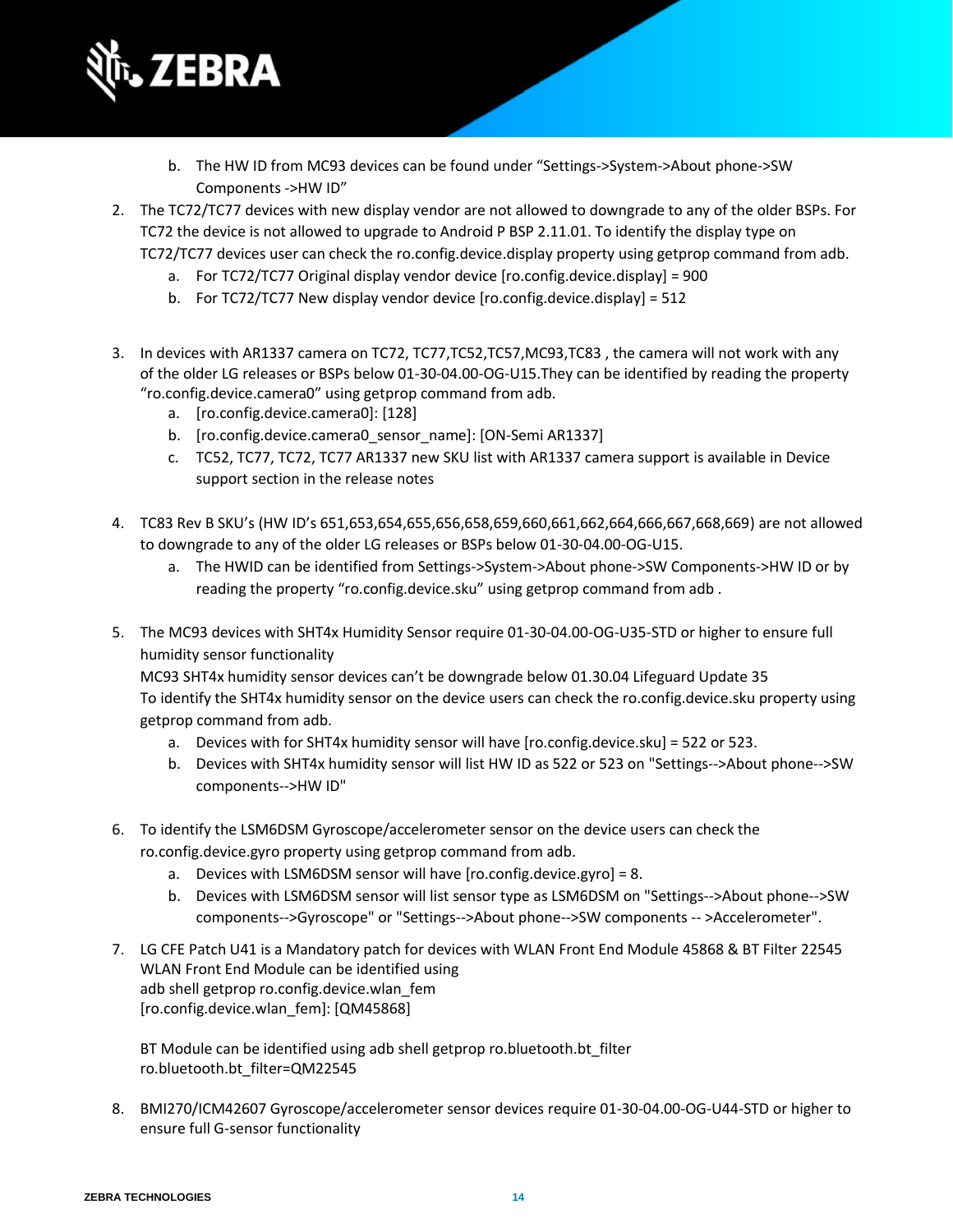

# **Known Constraints and Workarounds**

- WiFi sleep policy set to "Always" (Android O limitation)
- As GMS Restricted Mode is available in this release, Customers using Enable/Disable GMS apps may want to consult the settings types for App Manager, Power Manager and GMS Manager in Zebra's Tech Docs. Functionality originally in Enable/Disable GMS apps (App Manager) has been moved to GMS Restricted Mode (GMS Manager).
- Some devices operate at 320 dpi. This screen configuration results in the majority of the AOSP applications displaying content consistently in both portrait and landscape modes. In most cases if the application layout is not optimal in landscape it is optimal in portrait or vice versa. However, there are a few applications that do not render properly in either portrait or landscape. In this case the suggested alternative is to change the display size using the bundled Display Settings APK or use settings menu to change the display size and font size (settings  $\Box$  Display  $\Box$  Advanced settings  $\Box$  Display Size / Font Size).
- Upgrading from a higher SPL level in Oreo to a lower SPL level in A10, will result in loss of user data.
- Illumination brightness is set to maximum by default for SE4710 and SE4750 Scan Engines.
- TC72/TC77, TC52/57 devices with LSM6DSM Gyroscope/accelerometer Sensor shouldn't use software released before 01-30-04.00-OG-U31. To identify the Gyroscope/accelerometer sensor on the device users can check the ro.config.device.gyro property using getprop command from adb.

Devices with LSM6DSM sensor will have [ro.config.device.gyro] = 8.

Devices with LSM6DSM sensor will list sensor type as LSM6DSM on "Settings-->About phone-->SW components-->Gyroscope" or "Settings-->About phone-->SW components -->Accelerometer".

- Support for ZBK-ET5X-10SCN7-02 and ZBK-ET5X-8SCN7-02 (SE4770 scan engine devices) is not available with software released before 01-30-04.00-OG-U20-STD.
- Devices with BMI270/ICM42607 Gyroscope/accelerometer Sensor shouldn't use software released before 01- 30-04.00-OG-U44. To identify the Gyroscope/accelerometer sensor on the device users can check the ro.config.device.gyro property using getprop command from adb.

• The installed Gyroscope/Accelerometer sensors can be identified either in SETTINGS or via ADB command:

# **SETTINGS**

a. Devices with BMI270/ ICM42607 Gyroscope/accelerometer sensor will list sensor type as BMI270/ ICM42607 on "Settings-->About phone-->SW components-->Gyroscope" or "Settings-- >About phone-->SW components -- >Accelerometer".

#### **ADB**

Check the ro.config.device.gyro & ro.config.device.accelerometer property using **getprop** command from adb.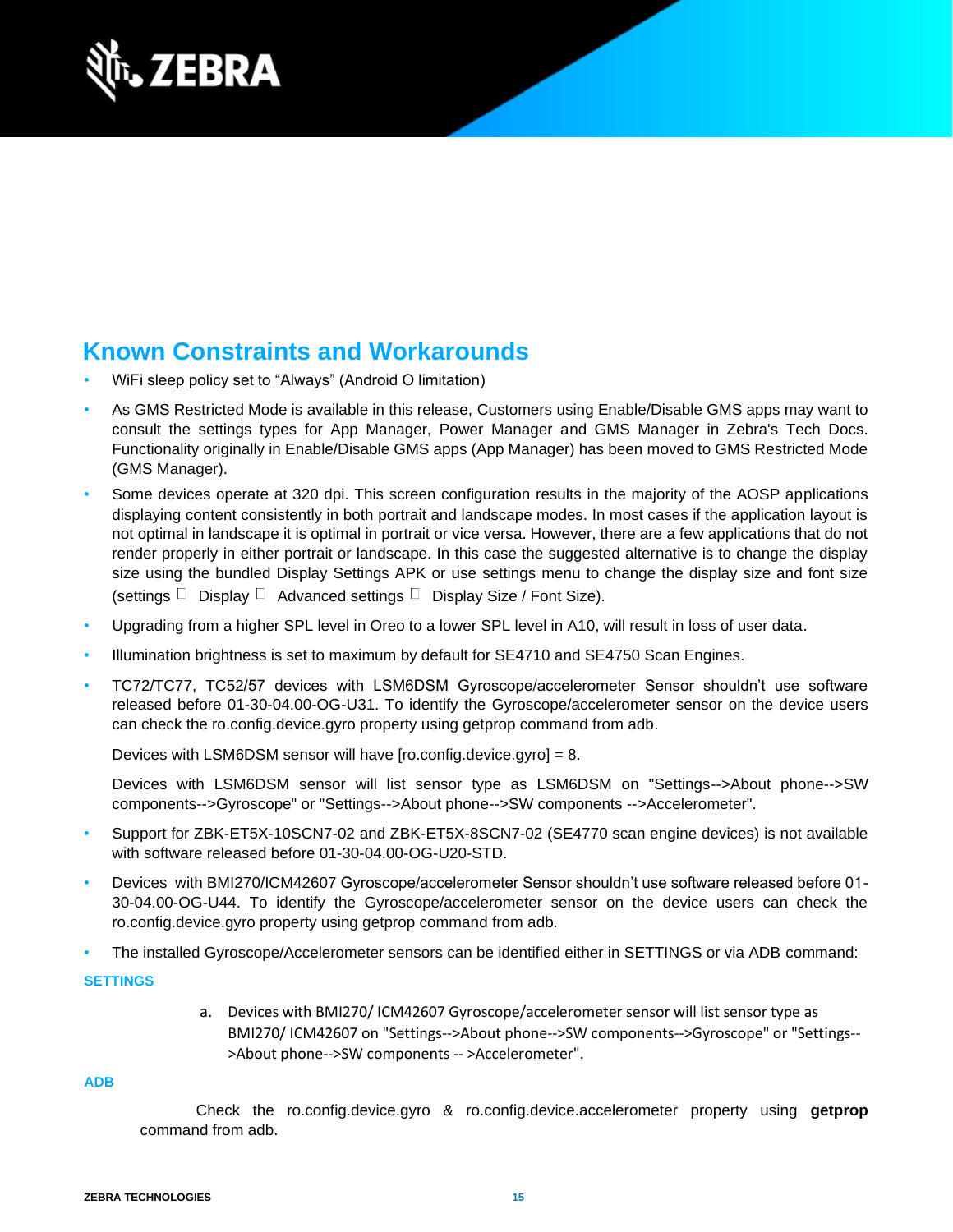

- a. Devices with **BMI270** Gyroscope/accelerometer sensor will have ro.config.device.gyro = 32 ro.config.device.accelerometer=120
- b. Devices with **ICM42607** Gyroscope/accelerometer sensor will have ro.config.device.gyro = 260 ro.config.device.accelerometer=2052

# **Device Support**

This software release has been approved for use on the following devices.

| <b>Device</b><br><b>Family</b> | <b>Part Number</b>                                                                             |                                                                                        | <b>Device Specific</b><br><b>Manuals and</b><br><b>Guides</b> |
|--------------------------------|------------------------------------------------------------------------------------------------|----------------------------------------------------------------------------------------|---------------------------------------------------------------|
| <b>TC52</b>                    | TC520K-1PEZU4P-NA<br>TC520K-1PEZU4P-A6<br>TC520K-1PEZU4P-FT<br>TC520K-1PEZU4P-IA               | TC520K-1HEZU4P-IA<br>TC520K-1HEZU4P-NA<br>TC520K-1HEZU4P-A6<br>TC520K-1HEZU4P-FT       | <b>TC52 Home Page</b>                                         |
| TC52 -<br>AR1337<br>Camera     | TC520K-1PFZU4P-A6                                                                              | TC520K-1PFZU4P-NA                                                                      | <b>TC52 Home Page</b>                                         |
| TC72-<br>AR1337<br>Camera      | TC720L-0MK24B0-A6<br>TC720L-0MK24B0-NA                                                         | TC720L-0ML24B0-A6<br>TC720L-0ML24B0-NA                                                 | <b>TC72 Home Page</b>                                         |
| <b>TC72</b>                    | TC720L-0ME24B0-A6<br>TC720L-0ME24B0-NA<br>TC720L-0ME24B0-BR<br>TC720L-0ME24B0-IA               | TC720L-0ME24B0-TN<br>TC720L-0ME24B0-FT<br>TC720L-0MJ24B0-A6<br>TC720L-0MJ24B0-NA       | <b>TC72 Home Page</b>                                         |
| <b>PS20</b>                    | PS20J-P4G1A600<br>PS20J-P4G1NA00<br>PS20J-P4G1A600<br>PS20J-P4G1NA00<br>PS20J-B2G1A600         | PS20J-B2G1A600<br>PS20J-B2G1NA00<br>PS20J-B2G1NA00<br>PS20J-P4H1A600<br>PS20J-P4H1NA00 | <b>PS20 Home Page</b>                                         |
| <b>TC57</b>                    | TC57HO-1PEZU4P-A6<br>TC57HO-1PEZU4P-NA<br>TC57HO-1PEZU4P-XP<br>TC57HO-1PEZU4P-FT<br>(FIPS SKU) | TC57HO-1PEZU4P-IA<br>TC57HO-1PEZU4P-BR<br>TC57HO-1PEZU4P-ID                            | <b>TC57 Home Page</b>                                         |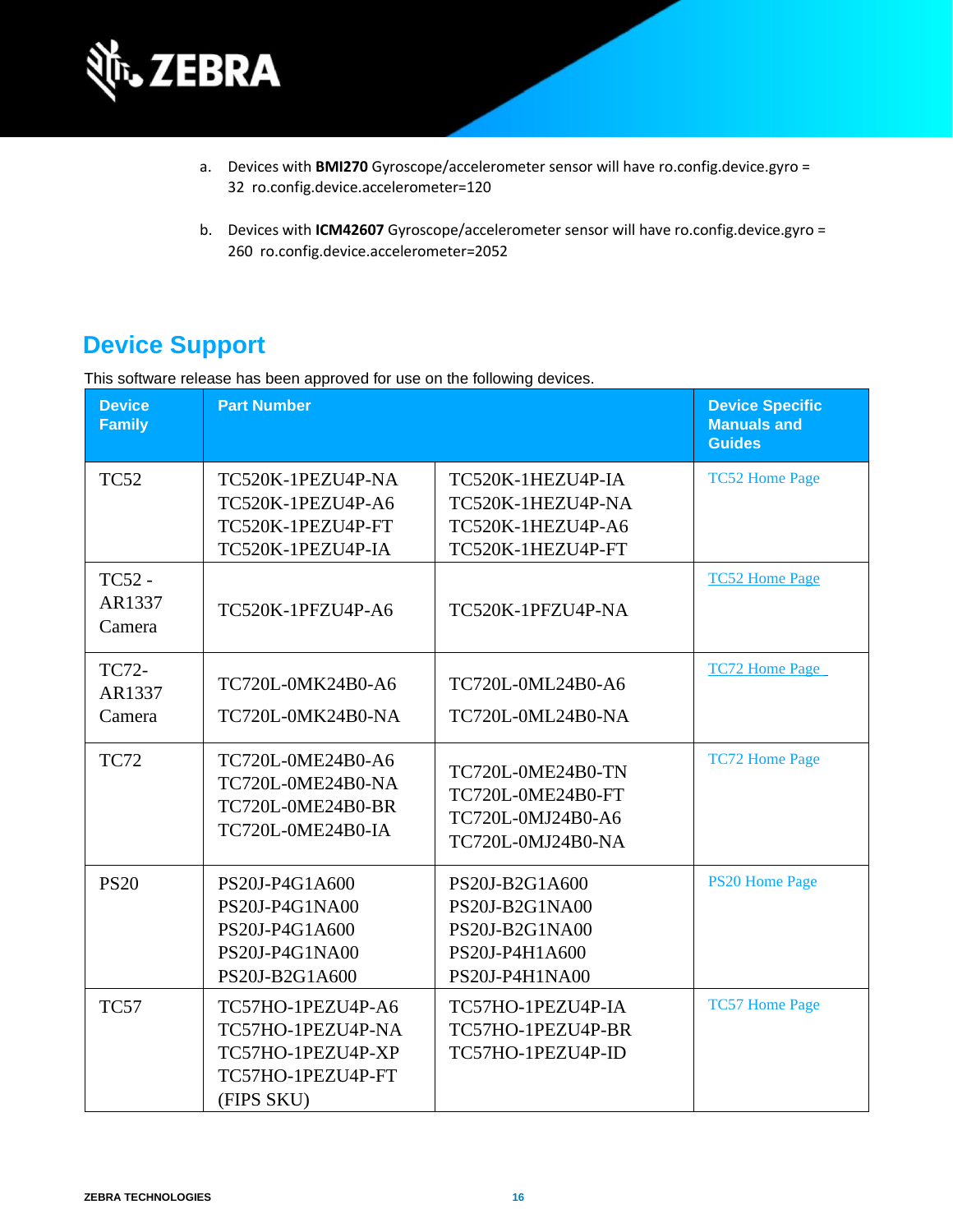

| TC57 -<br>AR1337<br>Camera       | TC57HO-1PFZU4P-A6                                                                                                                        | TC57HO-1PFZU4P-NA                                                                                                                               | <b>TC57 Home Page</b>  |
|----------------------------------|------------------------------------------------------------------------------------------------------------------------------------------|-------------------------------------------------------------------------------------------------------------------------------------------------|------------------------|
| TC77                             | TC77HL-5ME24BG-A6<br>TC77HL-5ME24BG-NA<br>TC77HL-5ME24BG-FT<br>(FIPS SKU)<br>TC77HL-5ME24BD-IA<br>TC77HL-7MJ24BG-NA<br>TC77HL-7MJ24BG-A6 | TC77HL-5ME24BD-ID<br>TC77HL-5ME24BG-EA<br>TC77HL-5MG24BG-EA<br>TC77HL-6ME34BG-A6<br>TC77HL-5ME24BD-BR<br>TC77HL-5MJ24BG-NA<br>TC77HL-5MJ24BG-A6 | <b>TC77 Home Page</b>  |
| <b>TC77-</b><br>AR1337<br>Camera | TC77HL-5MK24BG-A6<br>TC77HL-5MK24BG-NA                                                                                                   | TC77HL-5ML24BG-A6<br>TC77HL-5ML24BG-NA                                                                                                          | <b>TC77 Home Page</b>  |
| MC9300                           | MC930B-GSXXG4XX<br>MC930P-GSXXG4XX<br>MC930P-GFXXG4XX                                                                                    | MC930B-GSXXG4NA-XX<br>MC930P-GSXXG4NA-XX                                                                                                        | MC9300 Home Page       |
|                                  |                                                                                                                                          | Note: 'x' Stands for wild card for different configurations.                                                                                    |                        |
| <b>ET51</b>                      | ET51CE-G21E-00A6<br>ET51CE-G21E-00NA<br>ET51CE-G21E-00IA<br>ET51CE-G21E-SFNA                                                             | ET51CT-G21E-00A6<br>ET51CT-G21E-00NA<br>ET51CE-G21E-SFA6                                                                                        | <b>ET51 Home Page</b>  |
| <b>ET56</b>                      | ET56DE-G21E-00A6<br>ET56DE-G21E-00IA                                                                                                     | ET56DE-G21E-00NA                                                                                                                                | <b>ET56 Home Page</b>  |
| <b>CC600</b>                     | CC600-5-3200LNNA<br>CC600-5-3200LNWW                                                                                                     | CC600-5-3200LNIN                                                                                                                                | <b>CC600 Home Page</b> |
| CC6000                           | CC6000-10-3200LCWW<br>CC6000-10-3200PCWW<br>CC6000-10-3200LCNA<br>CC6000-10-320NLCNA                                                     | CC6000-10-3200PCNA<br>CC6000-10-3200LNNA<br>CC6000-10-320NLCWW                                                                                  | CC6000 Home Page       |
| <b>VC8300</b>                    | VC83-08FOCABAABA-I<br>VC83-08FOCQBAABA-I<br>VC83-<br>08FOCQBAABANA                                                                       | VC83-08SOCABAABA-I<br>VC83-08SOCQBAABA-I<br>VC83-08SOCQBAABANA<br>VC83-08SOCQBAABAIN                                                            | VC8300 Home Page       |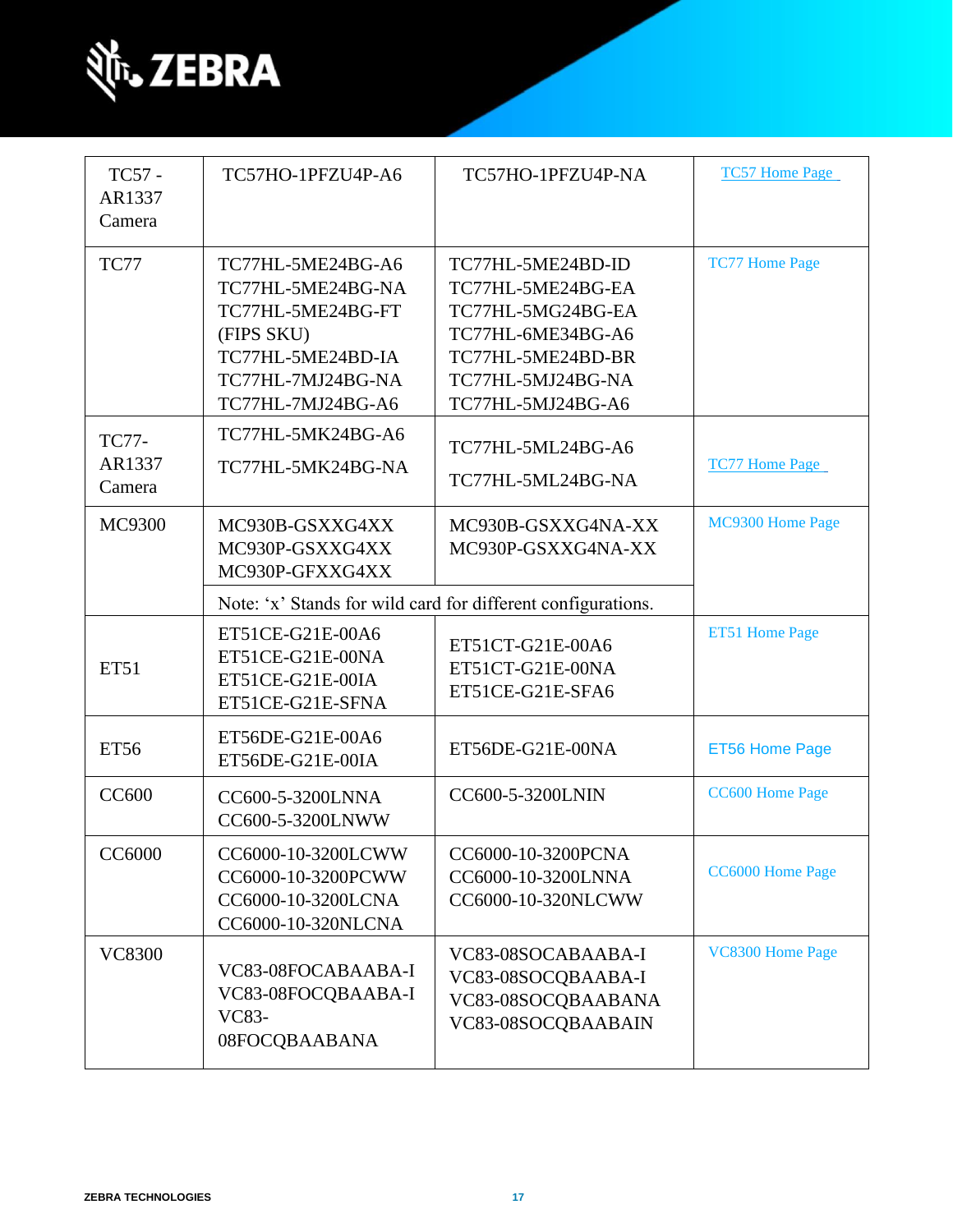

| <b>TC8300</b> | TC83B0-x005A510NA<br>TC83B0-x005A61CNA<br>TC83BH-x205A710NA<br>TC83B0-x005A510RW<br>TC83B0-x005A61CRW<br>TC83BH-x205A710RW<br>TC83B0-x005A510CN<br>TC83B0-x005A61CCN<br>TC83BH-x205A710CN<br>TC83B0-x005A510IN<br>TC83B0-x005A61CIN<br>TC83BH-x205A710IN | TC83BH-x206A710NA<br>TC83BH-x206A710RW<br>TC83B0-4005A610NA<br>TC83B0-4005A610RW<br>TC83B0-4005A610CN<br>TC83B0-4005A610IN<br>TC83B0-5005A610NA<br>TC83B0-5005A610RW<br>TC83B0-5005A610CN<br>TC83B0-5005A610IN<br>TC83B0-x005A510TA<br>TC83BH-x205A710TA | <b>TC8300 Home Page</b> |
|---------------|----------------------------------------------------------------------------------------------------------------------------------------------------------------------------------------------------------------------------------------------------------|----------------------------------------------------------------------------------------------------------------------------------------------------------------------------------------------------------------------------------------------------------|-------------------------|
|               |                                                                                                                                                                                                                                                          | Note: 'x' Stands for wild card for different configurations.                                                                                                                                                                                             |                         |
| EC30          | EC300K-1SA2ANA<br>EC300K-1SA2AA6<br>EC300K-1SA2AIA                                                                                                                                                                                                       | KT-EC300K-1SA2BNA-10<br>KT-EC300K-1SA2BA6-10                                                                                                                                                                                                             | <b>EC30 Home Page</b>   |
| L10AW         | RTL10B1-xxAxxX0x00A6<br>(ROW)<br>RTL10B1-xxAxxX0x00IN<br>(India)                                                                                                                                                                                         | $RTL10B1 - xxAxxX0x00NA$<br>(NA)                                                                                                                                                                                                                         | L10 Home Page           |
|               |                                                                                                                                                                                                                                                          | Note: 'x' Stands for wild card for different configurations.                                                                                                                                                                                             |                         |